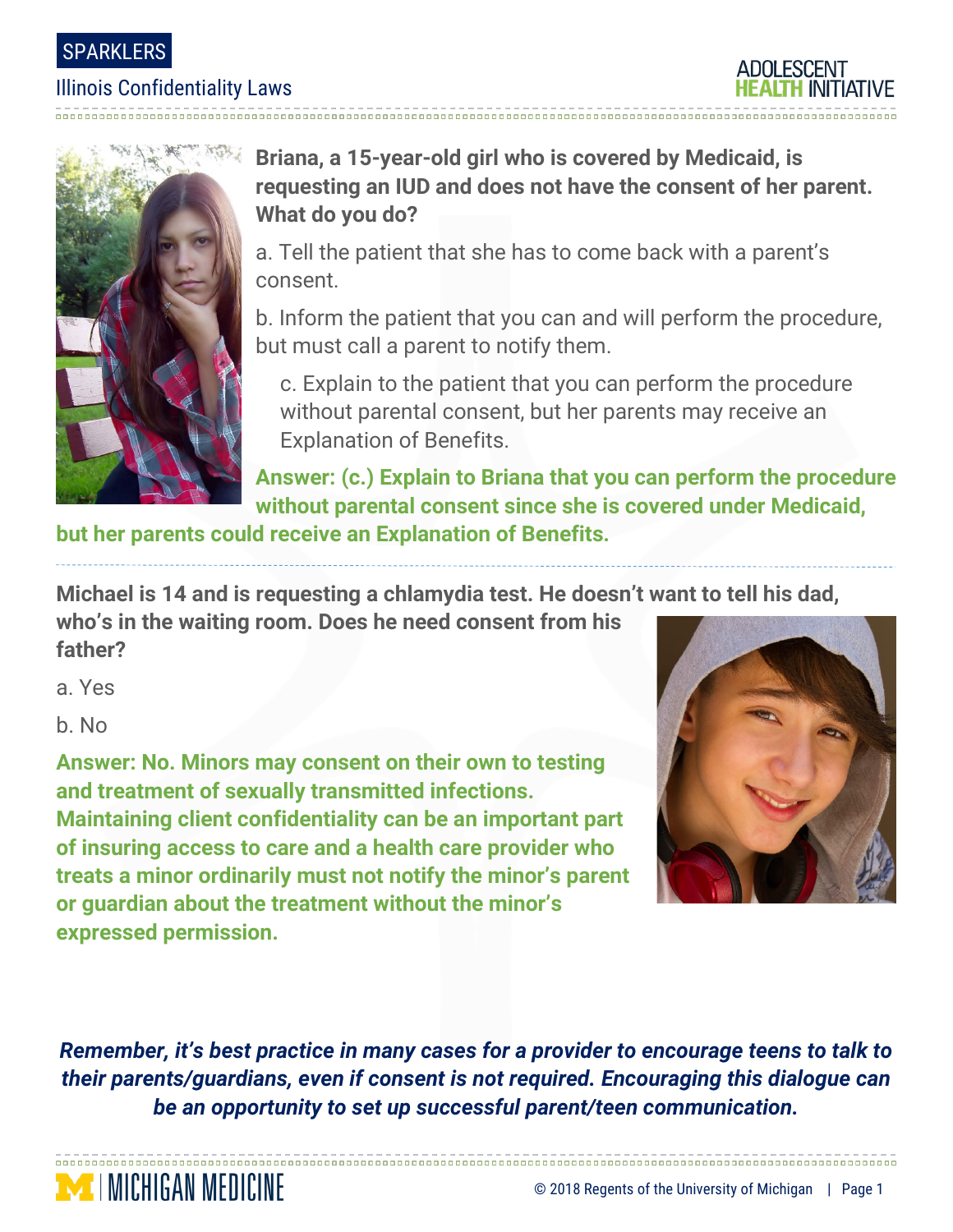

### Illinois Confidentiality Laws





**Jade is 16 years old. Can she receive a pregnancy test AND prenatal care without her parents' consent?**

a. Yes b. No

**Answer: Yes. Illinois law states that minors are able to consent to prevention, diagnosis and treatment of pregnancy.** 

**Which of these options below require parental consent for a 17-year-old teen living with her parents?**

- a. HPV vaccine
- b. Abortion
- c. Treatment for controlled substances or alcohol
- d. Admission to an inpatient mental health facility

**Answer: (a.) Minors may not receive the HPV vaccine without a parent's consent. All other options DO NOT require a parent's consent.** 

*Remember, it's best practice in many cases for a provider to encourage teens to talk to their parents/guardians, even if consent is not required. Encouraging this dialogue can be an opportunity to set up successful parent/teen communication.*